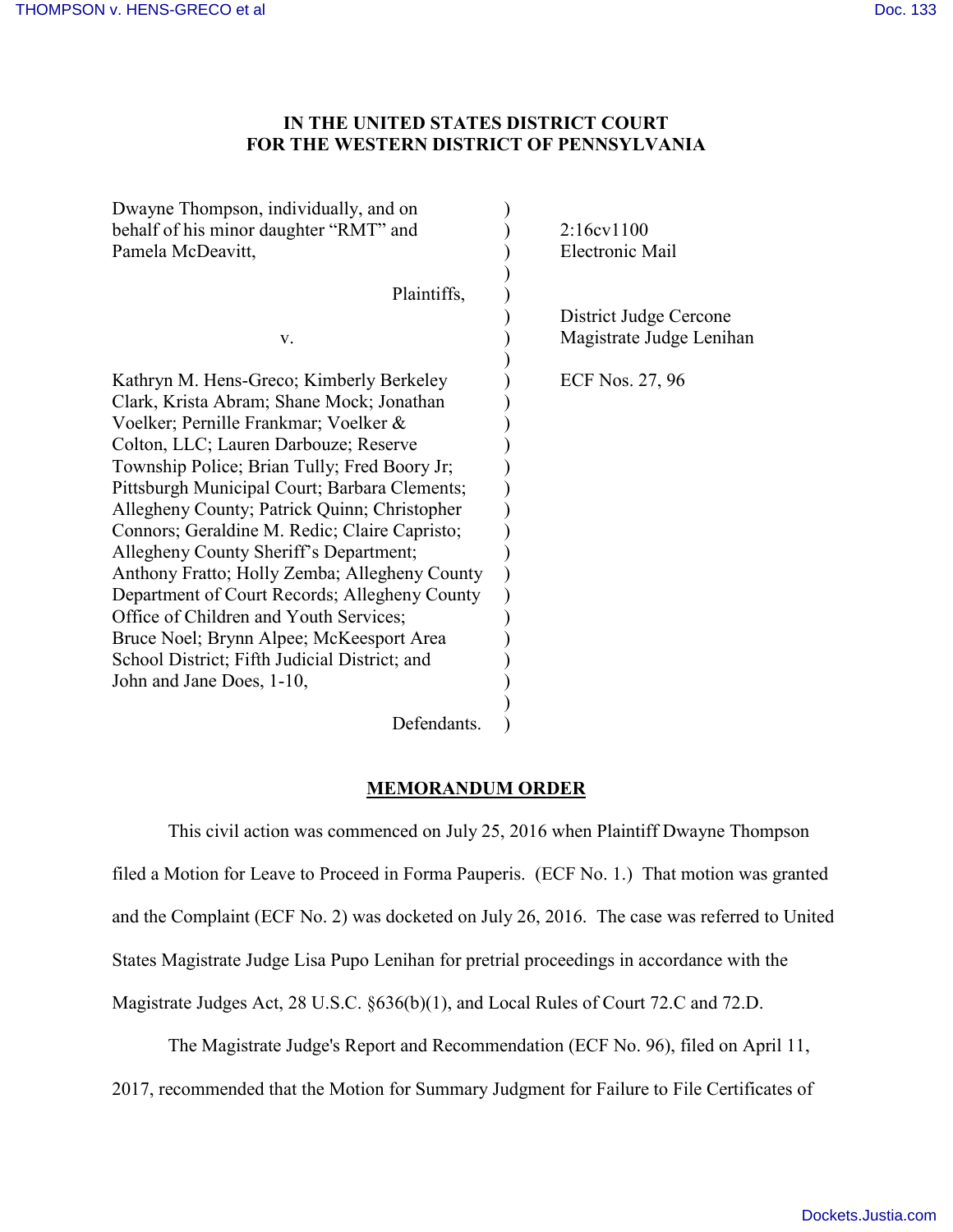Merit (ECF No. 27) filed by Defendants Pernille Frankmar, Jonathan Voelker, and Voelker & Colton, LLC be granted. Service was made on Plaintiffs via first class mail to their addresses of record; service was made on all counsel of record via CM/ECF electronic mail and on Defendant Lauren Darbouze via first class mail to her address of record. The parties were informed that in accordance with the Magistrate Judges Act, 28 U.S.C. § 636(b)(1)(B) and (C), and Rule 72.D.2 of the Local Rules of Court, that they had fourteen (14) days to file any objections, and that unregistered ECF users were given an additional three (3) days pursuant to Federal Rule of Civil Procedure 6(d). On April 28, 2017, Plaintiffs filed their "Reply and Objections" to the Report and Recommendation. (ECF No. 115.)

After review of the pleadings and Objections, and documents in the case, together with the Report and Recommendation, the following Order is entered:

**AND NOW**, this 22nd day of August, 2017,

**IT IS HEREBY ORDERED** that the Motion for Summary Judgment (ECF No. 27) filed by Defendants Pernille Frankmar, Jonathan Voelker, and Voelker & Colton, LLC. is

## **GRANTED**.

**IT IS FURTHER ORDERED** that the Report and Recommendation (ECF No. 96) of Magistrate Judge Lenihan, dated April 11, 2017, is adopted as the opinion of the Court.

> s/ DAVID STEWART CERCONE David Stewart Cercone United States District Judge

cc: Dwayne Thompson 1013 Coal Street Pittsburgh, PA 15221